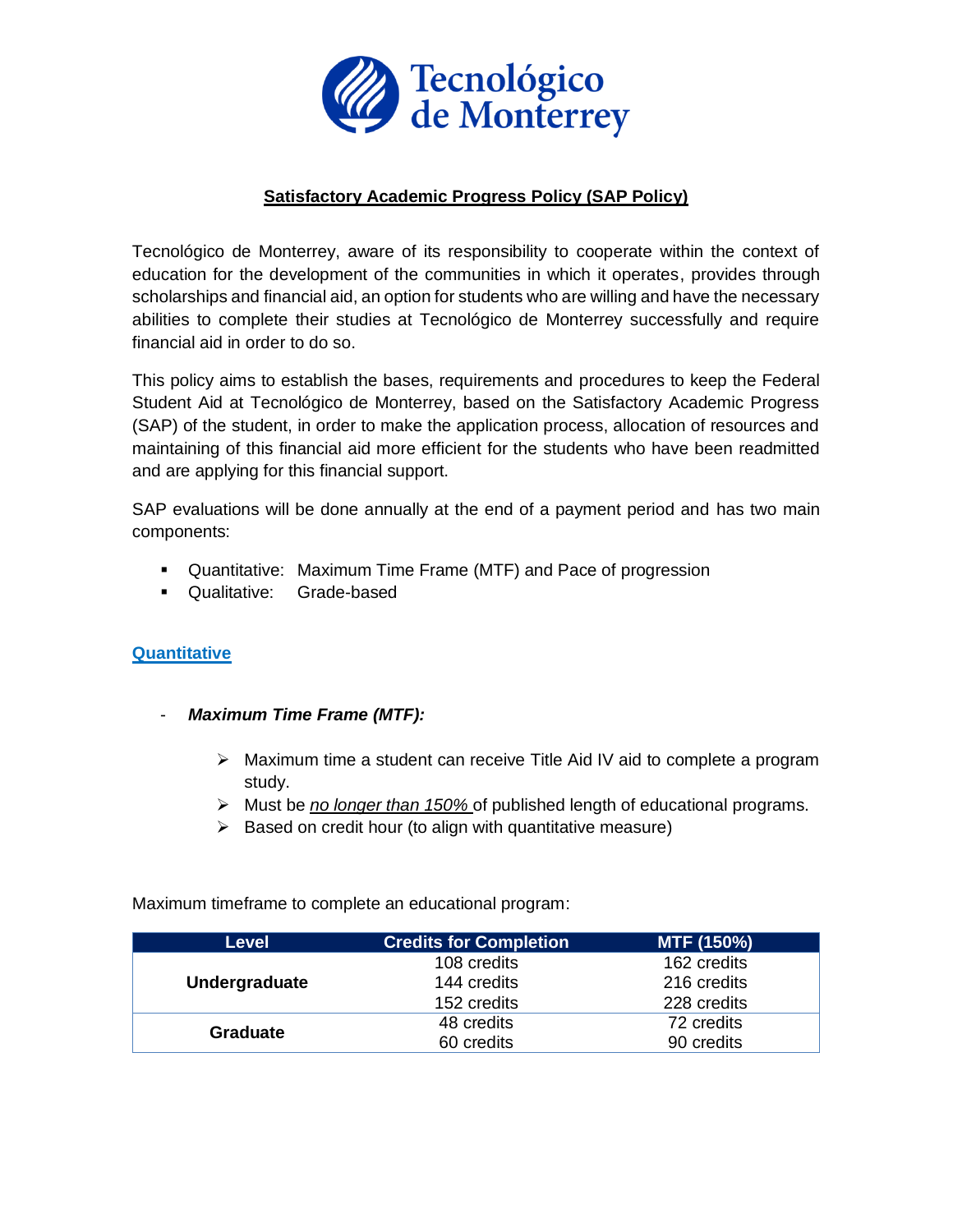

Example given:

- Degree program requires 144 credits for completion
- Maximum Time Frame: 144 credits \* 150% = 216 attempted credits.

144 credits  $\frac{216 \text{ events}}{216 \text{ credits}}$  = 66.6%  $\approx$  67%

### *Student must earn 67% of credits attempted to graduate in MTF.*

- *Pace of Progression*
	- $\triangleright$  To measure progress toward program completion.
	- ➢ Must be cumulative
	- ➢ Required to make sure student completes within Maximum Time Frame
	- $\triangleright$  Pace = Cumulative credit hours completed / Cumulative credit hours attempted
		- *Completed credit hours* 
			- ➢ **Include:** Courses with final grade ≥ 70
			- ➢ **Not Include:** Courses with final grade ≤ 70, incomplete, dropped, withdrawn, stopped attending or no grade.
		- *Attempted credit hours:* All enrolled hours (including withdrawn and repeated courses, and all transfer credit hours recorded by the Tec de Monterrey Registrar's Office at the time of the evaluation).

Example given:

- At the end of the  $3<sup>rd</sup>$  semester, a student has cumulatively completed 36 credits while attempting 54 credits.
- Pace: 36 / 54 = **67%**

# **Maximum Time Frame, in conjunction with pace of progression, ensures student completes the program within the MTF. Must ensure the MTF and quantitative measure are in alignment.**

Pace progression: Number of Credits completed Number of Credits attempted

% Pace requirement: Program Length MTF to complete program